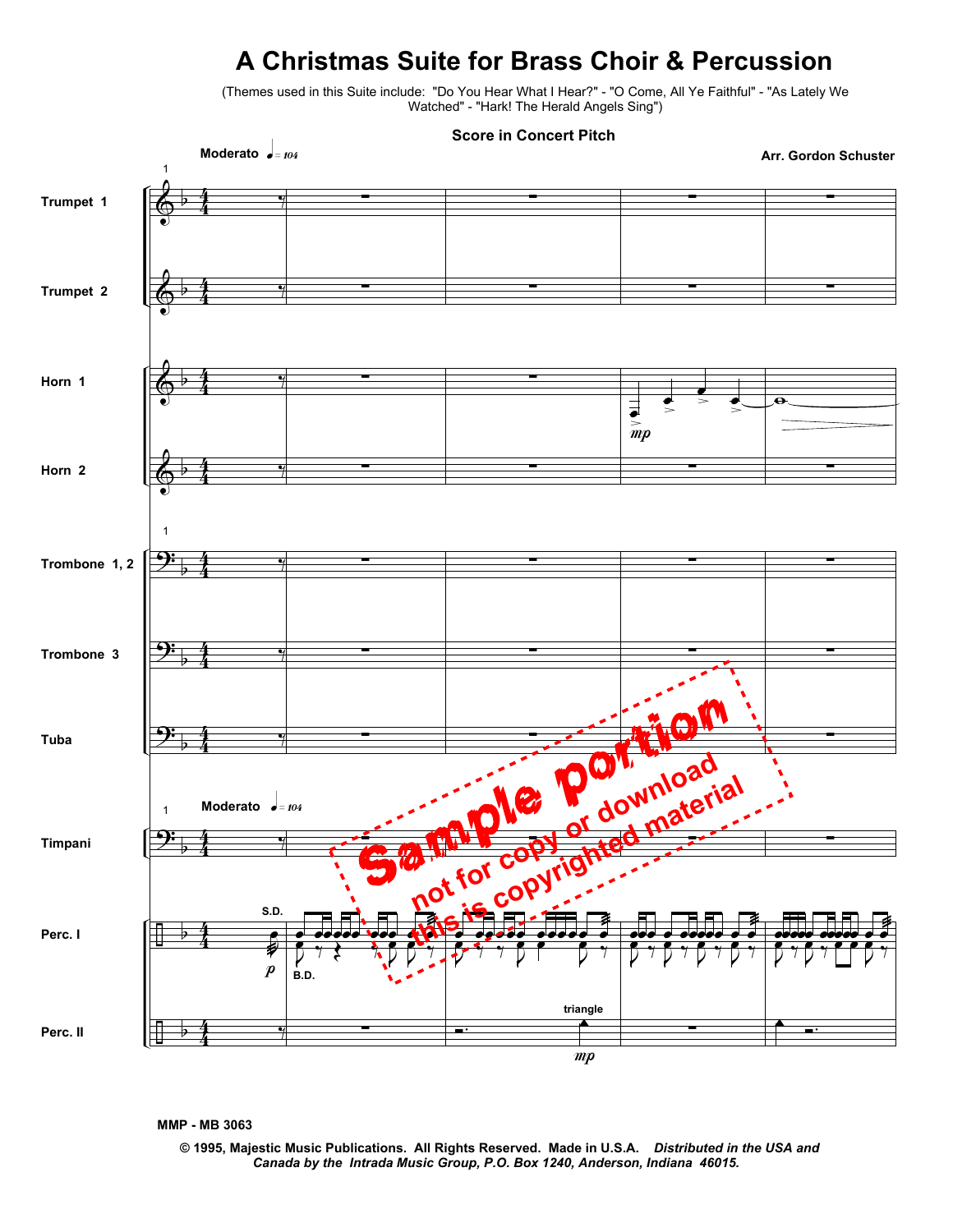

A Christmas Suite for Brass Choir and Perc.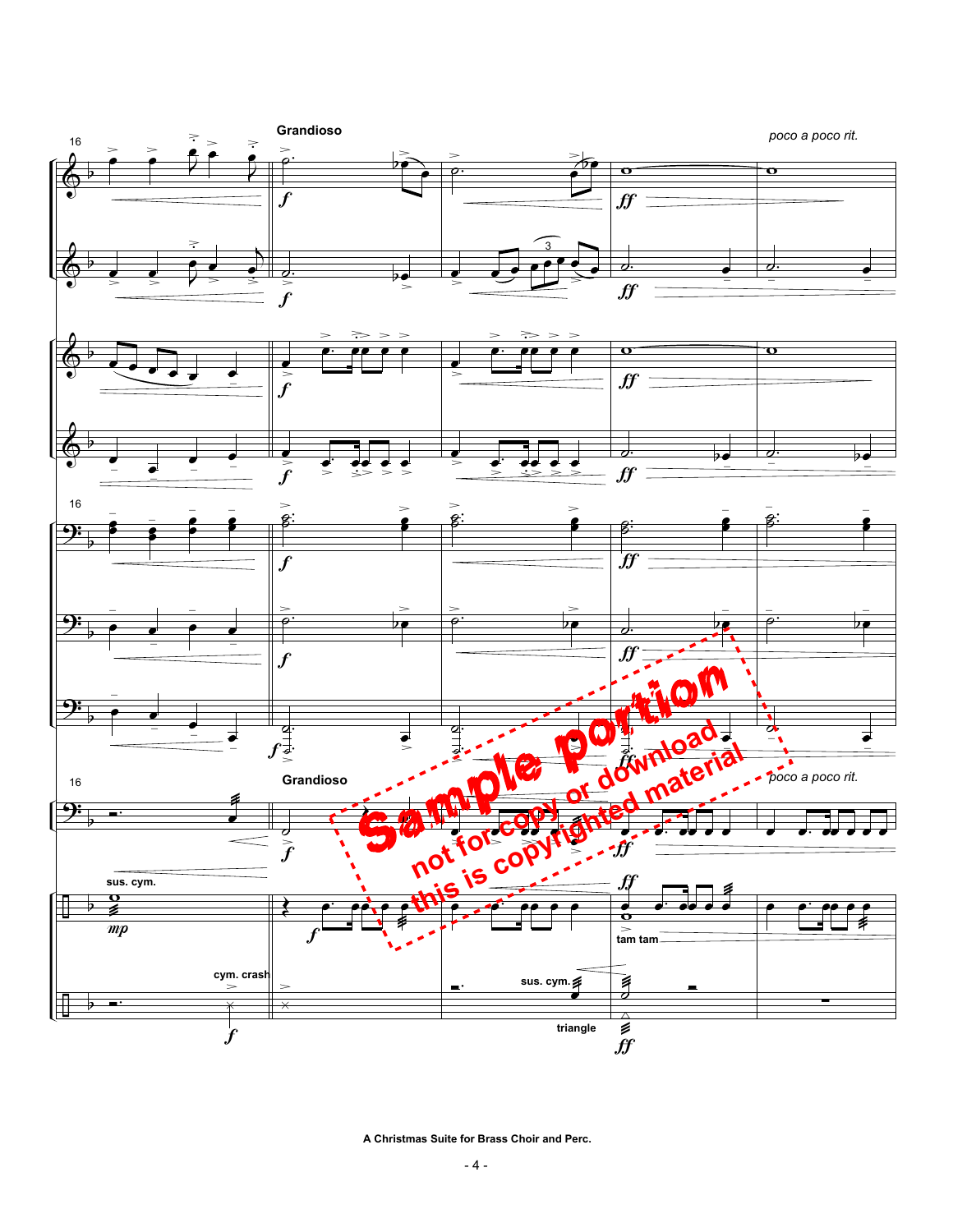

A Christmas Suite for Brass Choir and Perc.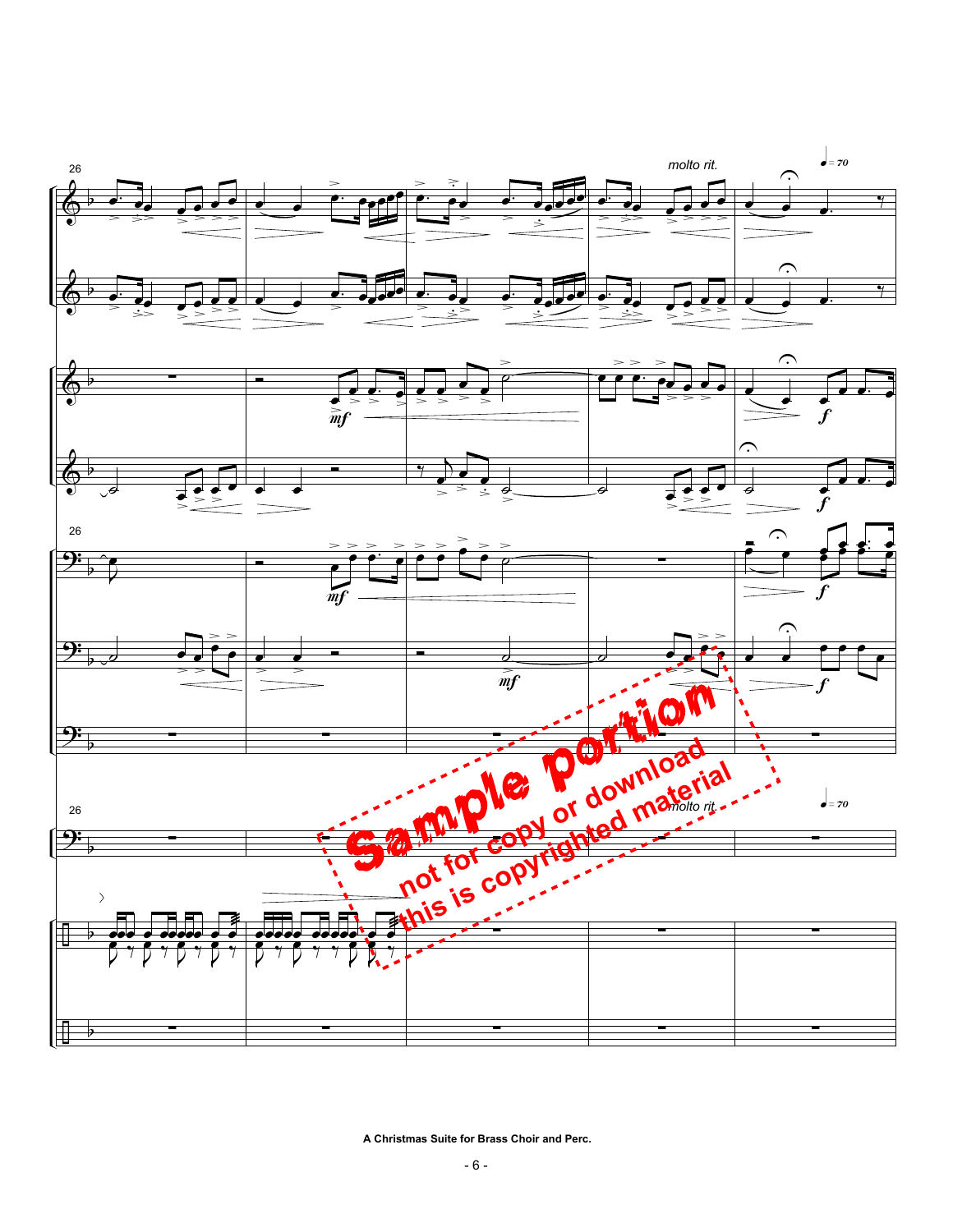

**A Christmas Suite for Brass Choir and Perc.**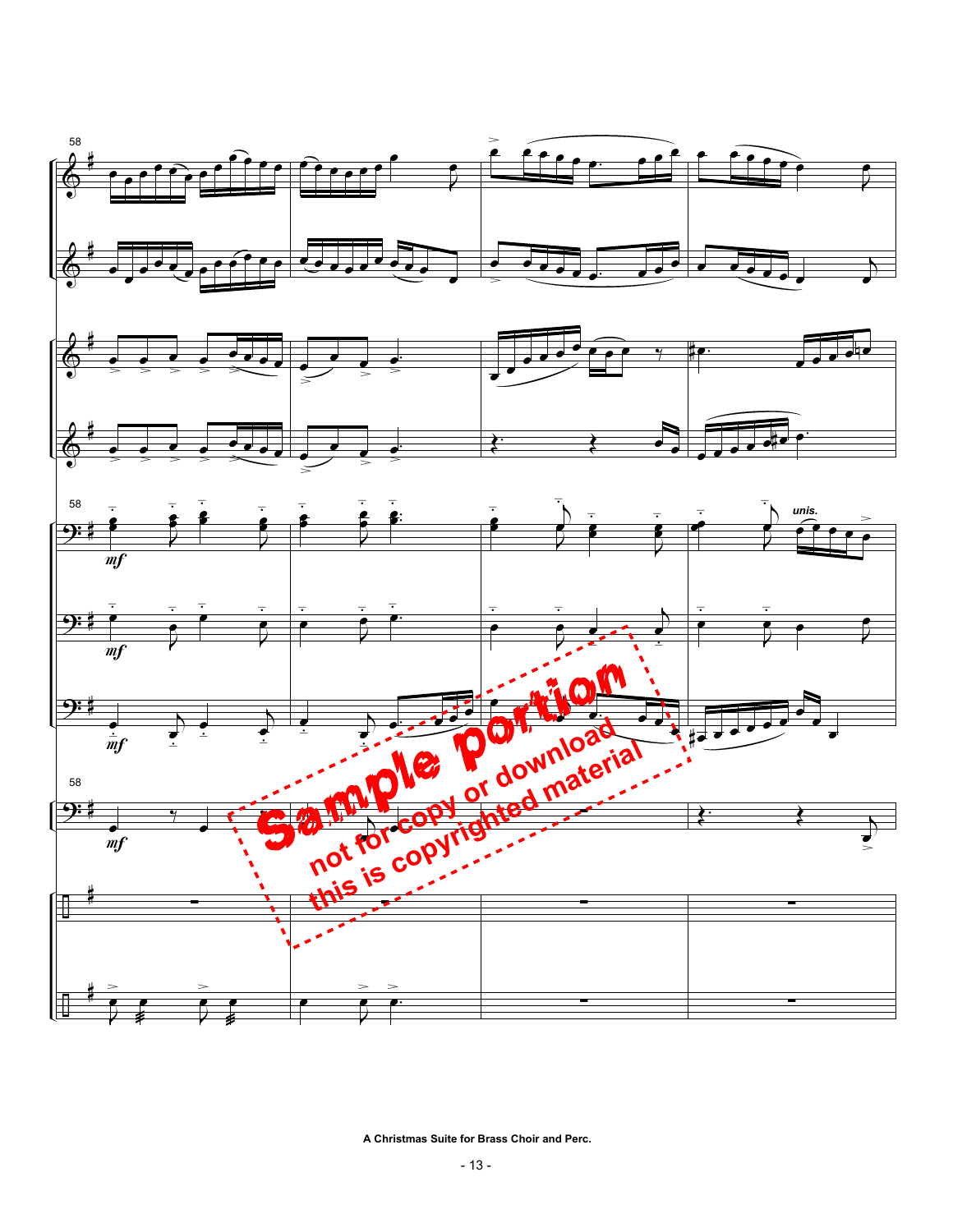

**A Christmas Suite for Brass Choir and Perc.**